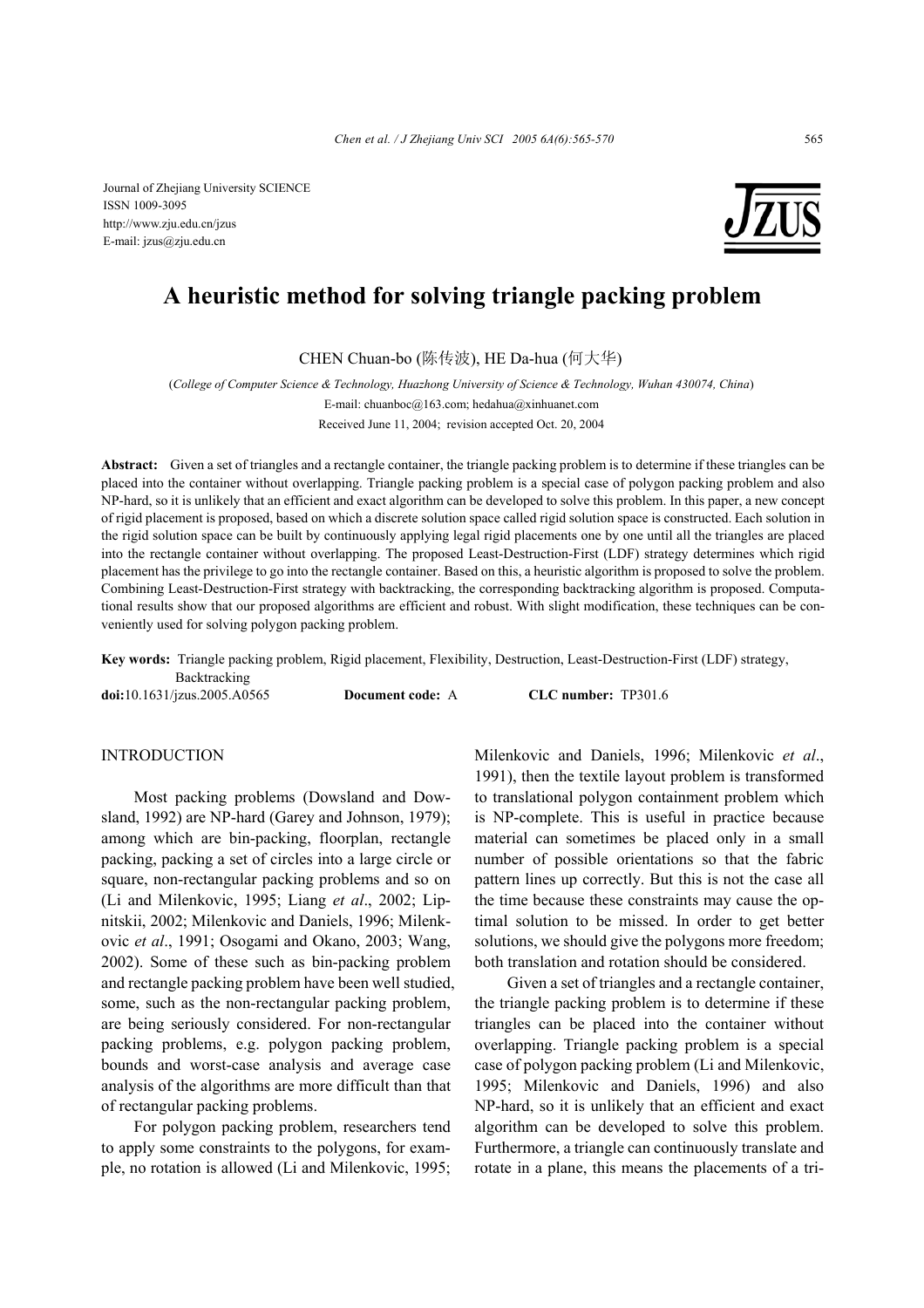angle may be infinite and this makes the solution space of the problem is also infinite. As a consequence, it is necessary to apply some constraints to the triangles so that we can search a solution in a finite solution space. On the other hand, too many constraints may also adversely affect the quality of the solutions. To establish a trade-off between these, a new concept, rigid placement, is proposed. In this paper, a triangle has only a finite number of positions and orientations under this constraint. Based on this, the rigid solution space is constructed, each solution in which can be built by continuously applying legal rigid placements one by one until all the triangles are placed into the container. Thus the continuous problem is transformed into a combinatorial problem. To choose a better legal rigid placement under a partial solution, the Least-Destruction-First (LDF) strategy is proposed. Based on it, a heuristic algorithm and the corresponding backtracking algorithm are proposed for solving the problem; the computational results show that our proposed algorithms are efficient and robust.

The rest of the paper is arranged as follows: a detailed description of rigid placement and rigid solution space is given in Section 2, the LDF strategy is proposed in Section 3, and in Section 4, the basic algorithm and the backtracking algorithm are described and computational complexity are also analyzed. At last in Section 5, we present some computational results and concluding remarks.

## RIGID PLACEMENT AND RIGID SOLUTION SPACE

As we know, a triangle *M* in a plane has three degrees of freedom: one rotation and two translations. If triangle *M* interacts (just collide, no overlapping) with another triangle *S*, the contact configuration can only be one of the following three types or their combinations: (1) One vertex of triangle *M* and one vertex of triangle *S* have the same coordinates; (2) One side of triangle *M* and one side of triangle *S* lie in the same line; (3) One vertex of triangle *M* lies on one side of triangle *S* or one vertex of triangle *S* lies on one side of triangle *M*.

The above three cases are called vertex-vertex constraint, side-side constraint and vertex-side constraint respectively; the first two cases eliminate two degrees of freedom of triangle *M* and the third eliminates one. Obviously, if a triangle has one degree of freedom or more, it is not possible to determine its position and orientation uniquely, only when the three degrees of freedom of triangle *M* are eliminated can we determine its position and orientation definitely.

For convenience, we assume the rectangle container to be enclosed by four triangles, as shown in Fig.1. If *k* triangles out of the total *n* have been placed into the container without overlapping, we call the  $k+4$  triangles including the four enclosing triangles and the *k* triangles in the container packed triangles, the *n*−*k* triangles outside of the container are called active triangles. Now we take an active triangle *M* and let it interact with those *k*+4 packed triangles, then every packed triangle will probably give constraints to triangle *M* and eliminate some degrees of freedom of triangle *M*. If the three degrees of freedom of triangle *M* are all eliminated, we call the position and orientation of triangle *M* a rigid placement. If a rigid placement of an active triangle is in the container and does not overlap with any of the packed triangles, then the rigid placement is called legal rigid placement.



**Fig.1 The enclosing triangles** 

Rigid placements include the following four types, as shown in Fig.2.

Here triangle  $M$  is an active triangle, the gray triangles and the numbered triangles are packed triangles. Fig.2a shows the type 0 rigid placement of triangle *M*; in Fig.2b, the gray triangle and one of the numbered triangle can determine a type 1 rigid placement of triangle *M*; in Fig.2c, the gray triangle and one of the numbered triangle can determine a type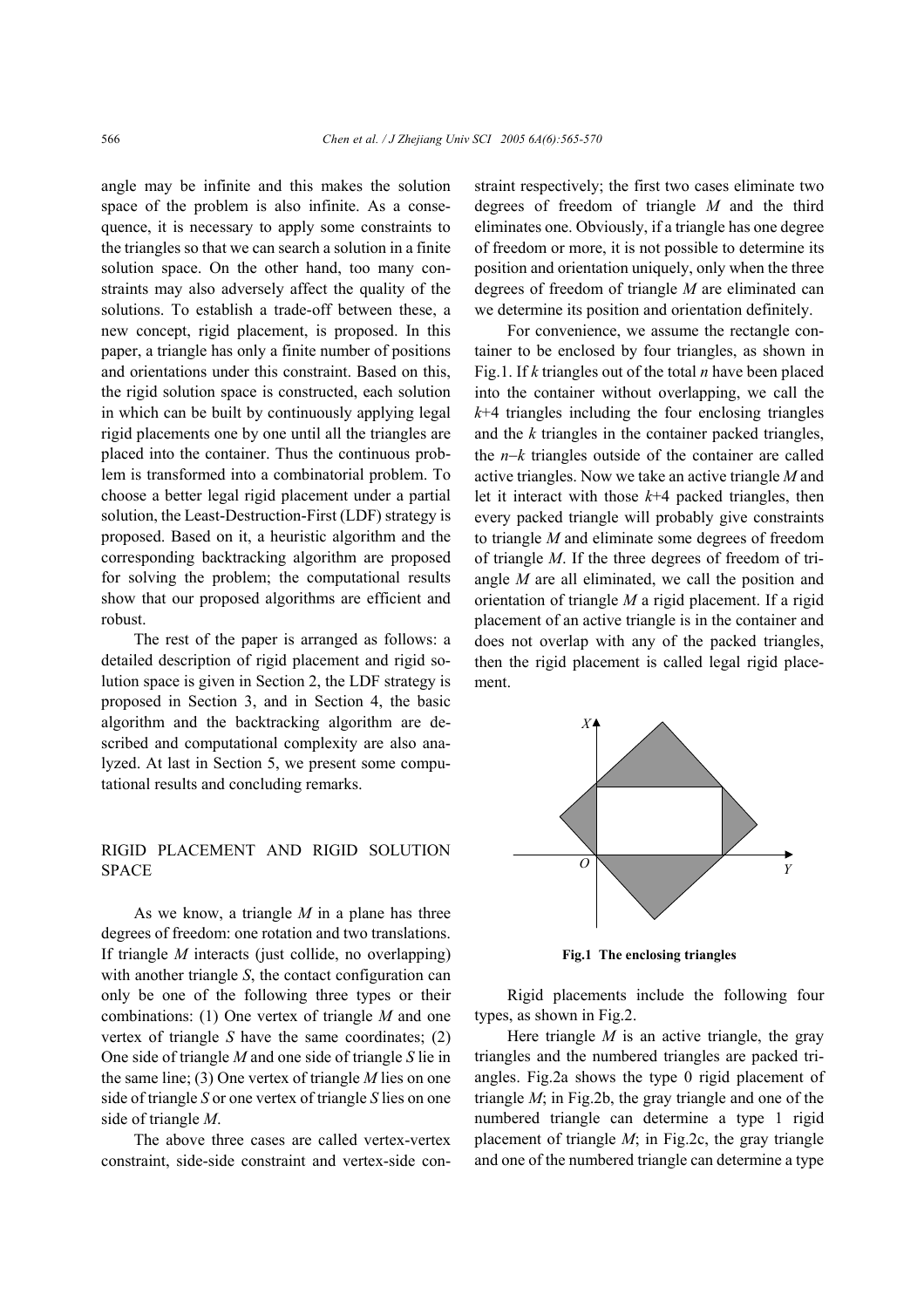2 rigid placement of triangle *M*; and in Fig.2d, any three gray triangles of the nine can determine a type 3 rigid placement of triangle *M*.



**Fig.2 Classification of rigid placements**  (a) Type 0; (b) Type 1; (c) Type 2; (d) Type 3

Determining the legal rigid placements of an active triangle is trivial.

If a solution of the problem can be constructed by successfully repeatedly applying legal rigid placements *n* times, then it is called a rigid solution. The set of rigid solutions is called rigid solution space. As we will show in the following, the number of legal rigid placements under a partial solution is finite, then at each step, we have only a finite number of choices to place a triangle into the container. Since we can only repeat this *n* times at most, the rigid solution space is finite. Unfortunately, enumerating all the rigid solution will cost exponential time. In this paper, a heuristic method is used to solve the problem other than brute-force enumeration.

## LEAST-DESTRUCTION-FIRST STRATEGY

We will place the triangles into the container one by one. At each step, there may be a number of legal rigid placements. Suppose *k* triangles have been placed in the container without overlapping, then there are *n*−*k* active triangles left outside of the container. The strategy to choose a legal rigid placement to place the triangles will greatly affect the efficiency of the algorithm. In this paper, the LDF strategy is proposed. As we will explain below, LDF strategy is not only intuitively reasonable but also efficient and robust in practice.

When  $k$  ( $k=0, 1, \ldots, n-1$ ) triangles have been placed in the container, we call the status of the solution a partial solution. According to Fig.2, one packed triangle may determine a type 0 rigid placement; two packed triangles may determine a type 1 or type 2

rigid placement; and three packed triangles may determine a type 3 rigid placement. So under a partial solution, the number of type 0~type 4 rigid placements of an active triangle *M* will be  $O(k+4)$ ,  $O(C_{k+4}^2)$ ,

 $O(C_{k+4}^2)$  and  $O(C_{k+4}^3)$  and these can be simplified as  $O(k)$ ,  $O(k^2)$ ,  $O(k^2)$  and  $O(k^3)$ , and the total number of rigid placements of triangle *M* is  $O(k^3)$ . Since the number of the legal rigid placements will be no more than that of rigid placements, and will also be  $O(k^3)$ . For an active triangle *M*, we define the number of its legal rigid placements under a partial solution as its flexibility. We also define the sum of the flexibilities of the *n*−*k* active triangle as flexibility of the partial solution, and these will be  $O(k^3)$  and  $(n-k)O(k^3)$  $a_1nk^3 + a_2k^4$  respectively, where  $a_1$  and  $a_2$  are constants.

For a legal rigid placement *R* of an active triangle *M*, the destruction  $D_R$  of *R* is defined as follows:

$$
D_R = V_M + \sum_{T \in \text{ACTIVE } \& T \neq M} O_T \tag{1}
$$

where  $V_M$  stands for the flexibility of triangle  $M$ ; *ACTIVE* stands for the set of active triangles under the partial solution;  $O_T$  stands for the number of legal rigid placements of triangle *T* that overlap with *R*.

Under a partial solution, if we apply the legal rigid placement *R* of triangle *M*, then in the next partial solution in which only *n*−*k*−1 active triangles are left, every legal rigid placement of *M* becomes illegal because *M* is no longer an active triangle, and also every legal rigid placement that overlaps with *R* becomes illegal because it overlaps with *R* which has been a packed triangle. Intuitively, the flexibility of a partial solution reveals somewhat its capacity of holding triangles, so the legal rigid placement with the least destruction will be a good choice to place triangles.

We should do little harm to or even promote the flexibility of a partial solution in order to place more triangles into the container, so the legal rigid placement with the least destruction has the privilege to be placed; we call this strategy LDF strategy.

## BASIC ALGORITHM

Based on rigid solution space and LDF strategy,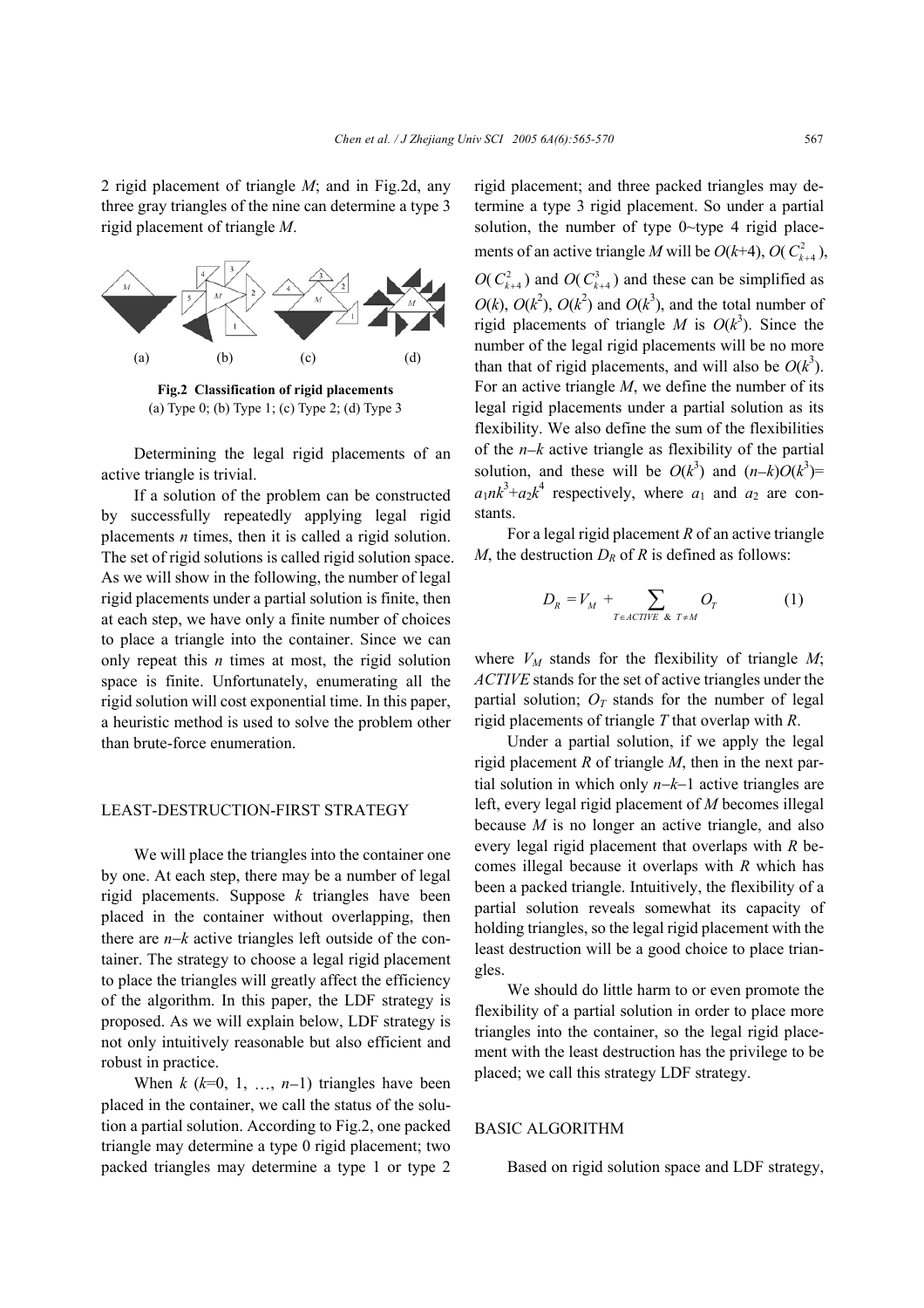we propose a heuristic algorithm for solving triangle packing problem, it is described as follows:

- (a) Establish a Cartesian coordinate system as shown in Fig.1, let *k*=0;
- (b) Compute the legal rigid placements of the *n*−*k* active triangles and their destructions;
- (c) If there are no legal rigid placements, go to (e), otherwise apply the legal rigid placement with the least destruction, let  $k=k+1$ ;
- (d) If  $k=n$ , then return SUCCESS, otherwise go to (b);
- (e) Return FAILURE.

As we know, the flexibility of an active triangle is  $O(k^3)$  and the flexibility of the partial solution is  $a_1nk^3 + a_2k^4$ . Here we assume the time needed to compute a rigid placement, or to judge if a triangle is in the container, or to judge if two triangles in a plane overlap with each other, or to compare two integers are constants. Since there are  $a_1nk^3+a_2k^4$  legal rigid placements at most under the partial solution, the time needed to compute all the legal rigid placements of the *n*−*k* active triangles will be  $a_1nk^3 + a_2k^4$ . According to Eq.(1), we should check if two triangles in a plane overlap with each other almost  $a_1nk^3 + a_2k^4$  times to get the destruction of a legal rigid placement, so the time needed to compute the destructions of all the legal rigid placements will be

$$
T'_{k} = (a_{1}nk^{3} + a_{2}k^{4})^{2} = b_{1}n^{2}k^{6} + b_{2}nk^{7} + b_{3}k^{8}
$$
 (2)

where  $b_1$ ,  $b_2$  and  $b_3$  are constants, and  $T_k'$  constitutes the main part of the computational time of the algorithm. The time needed to judge if each rigid placement is in the container is  $a_1nk^3+a_2k^4$ ; we should check if two triangles in a plane overlap with each other *k* times in order to determine if a rigid placement is legal because there are *k* packed triangles under the partial solution, so the time to determine all the legal rigid placements will be  $k(a_1nk^3 + a_2k^4) = a_1nk^4 + a_2k^5$ ; the time needed to find the legal rigid placement with the least destruction is  $a_1nk^3 + a_2k^4$ , and these can all be omitted with respect to  $T_k'$ . Let  $T_k$  denote the time that needed to process the partial solution, then

$$
T_k = b_1 n^2 k^6 + b_2 n k^7 + b_3 k^8 \tag{3}
$$

Obviously, in the worst-case the total running time *T* of the basic algorithm is

$$
T = \sum_{k=0}^{n-1} T_k \sim O(n^9)
$$
 (4)

Hence the computational complexity of the basic algorithm is  $O(n^9)$ .

### BACKTRACKING ALGORITHM

Combining the basic algorithm with backtracking, we get the corresponding backtracking algorithm. Note that the backtracking algorithm will always outperform the basic algorithm. A new concept should be defined before describing the algorithm.

Under a partial solution, the potential of a legal rigid placement *R* of an active triangle *M* is defined as follows: *R* is placed into the container to form a new partial solution which has *k*+1 packed triangles in the container, then the basic algorithm runs starting with the new partial solution until all the triangles are placed into the container or the basic algorithm returns FAILURE, the number of packed triangles at this time in the container is the potential of *R*.

According to the definition, the legal rigid placement with the largest potential will probably lead to placing more triangles into the container, and it has the privilege to be placed. Now we can describe the backtracking algorithm as follows:

- (a) Establish a Cartesian coordinate system as shown in Fig.1, let *k*=0;
- (b) Compute the legal rigid placements of the *n*−*k* active triangles and their potentials;
- (c) If there are no legal rigid placements, go to (e), otherwise apply the legal rigid placement with the largest potential, let  $k=k+1$ ;
- (d) If *k*=*n*, return SUCCESS, otherwise go to (b);
- (e) Return FAILURE.

In the worst-case, the total running time of the backtracking algorithm is *Q* = 1 0  $\sum_{\iota}^{n-1} Q_{\iota}$  $\sum_{k=0}$  $\mathcal{L}_k$ *Q* −  $\sum_{k=0} Q_k$ , where  $Q_k$  denotes the time needed to process the partial solution. The time needed to compute the potentials of legal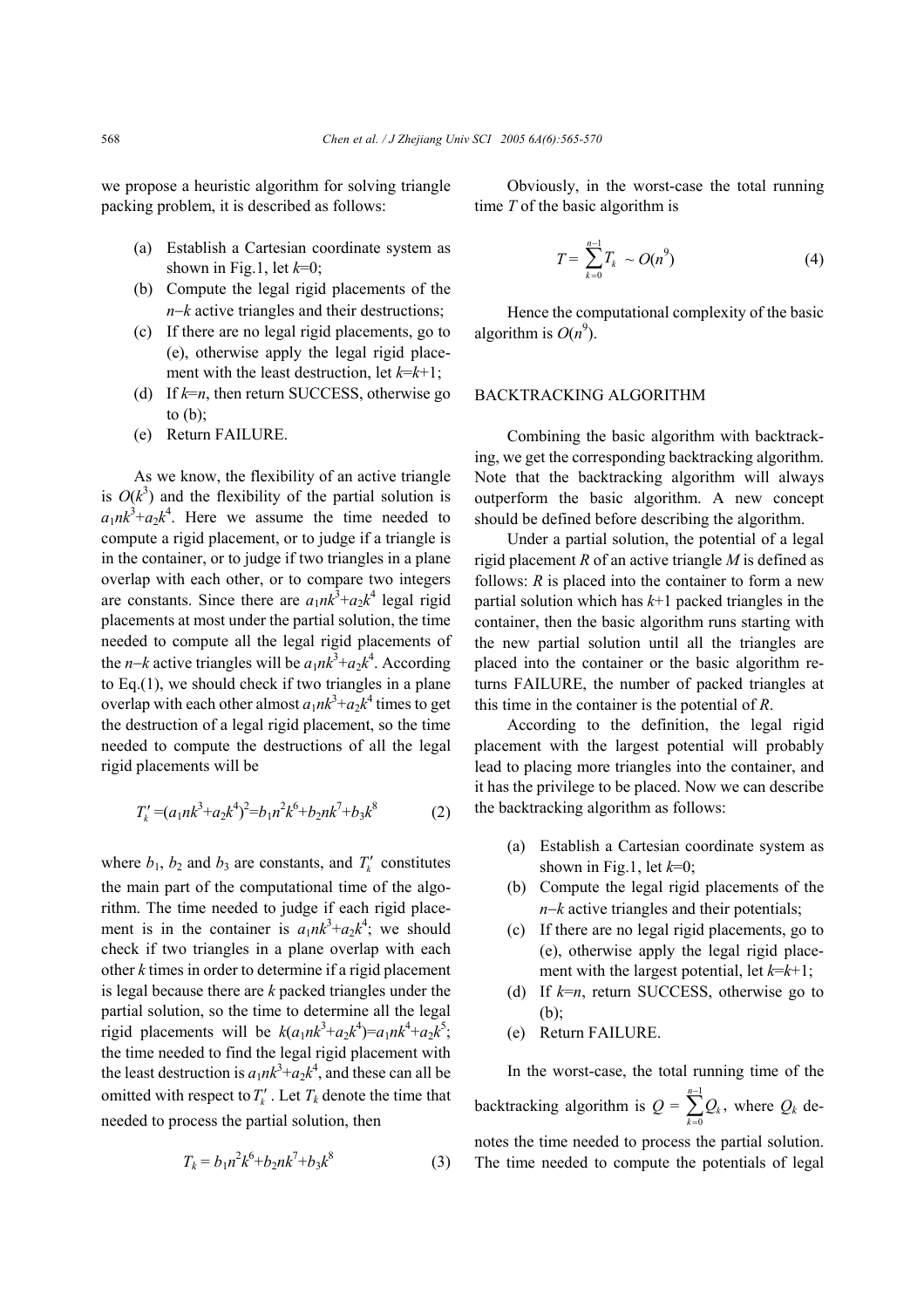rigid placements will comprise the main part of  $Q_k$ , and the time needed to judge if a rigid placement is in the container, or to judge if each rigid placement is legal, or to find the legal rigid placement with the largest potential are very similar to those of the basic algorithm and can all be omitted. Since the computing of the potential of a legal rigid placement is exactly the execution of the basic algorithm starting with a partial solution which has *k*+1 packed triangles in the container, the time needed to compute a potential is 1

1  $\sum_{i=1}^{n-1} T_{i}$  $\sum_{i=k+1} I_i$ *T* −  $\sum_{k=+1}^{n} T_i$ , and there are  $a_1 n k^3 + a_2 k^4$  legal rigid place-

ments under a partial solution, hence

$$
Q_k = (a_1 n k^3 + a_2 k^4) \sum_{i=k+1}^{n-1} T_i
$$
 (5)

In the worst-case the total running time *Q* of the backtracking algorithm is

$$
Q = \sum_{k=0}^{n-1} Q_k \sim O(n^{14})
$$
 (6)

Hence the computational complexity of the backtracking algorithm is  $O(n^{14})$ .

## COMPUTATIONAL RESULTS AND CONCLUD-ING REMARKS

We have implemented the program in Visual C++, since there are few benchmarks on triangle packing problem, the problem of packing unit equilateral triangles into the smallest square (http://www.stetson.edu/~efriedma/triinsqu) is used to test the algorithms, here we only provide the computational results of the backtracking algorithm because it always outperforms the basic algorithm. The computation environments are Pentium IV 2.4 GHz/512 M/80 G.

Since type 3 rigid placements are relatively complex to compute and obviously not a good way to make use of space, they are ignored in the algorithm. In Fig.3, *n* denotes the number of unit equilateral triangles; *L* denotes the side length of the smallest square that holds the *n* unit equilateral triangles; the corresponding computational time (including drawing the triangles and updating the views) for  $n=5$ ,  $n=6$ , *n*=17 and *n*=26 are 1.76, 1.42, 4.96 and 1.7 s respectively. The side lengths of the smallest square obtained by the algorithm are very close to those of Friedman. Note that the topologies of the packing patterns for *n*=5 and *n*=6 are very different from those of Friedman.



**Fig.3 Packing unit equilateral triangles into a square**  (a) *n*=5, *L*=1.8366; (b) *n*=6, *L*=1.937; (c) *n*=17, *L*=3.017; (d) *n*=26, *L*=3.599

Furthermore, for randomly drawn rectangle container and triangles, our algorithms can also give encouraging packing patterns.

Though the computational complexity analysis shows that the complexity polynomial has a high index, our algorithms are efficient and robust in practice. For randomly given parameters, the average time needed by the basic algorithm for 20 triangles is almost 3 s if type 3 rigid placements are ignored.

As we can see from the computational results, our proposed algorithms can rapidly generate very compact packing patterns; this is due to the new concept of rigid placement and the LDF strategy. Rigid placements are computable and enumerable, and thus we transform the triangle packing problem from a continuous problem to a combinatorial problem. Experientially, rigid placement can be considered a very good way to nest an object so as to make good use of space, and the best solution in the rigid solution space should be very close to optimal. The LDF strategy is an efficient local optimization method because it takes into consideration all the information of the partial solution before taking an action. These tactics can also be easily generalized for solving polygon packing problem, but more detailed work should be undertaken.

Triangle packing problem is a decision problem and the basic and backtracking algorithms are both approximate; this means that they may report no solution in some instances that actually have solutions. But to what degree can our algorithms give right